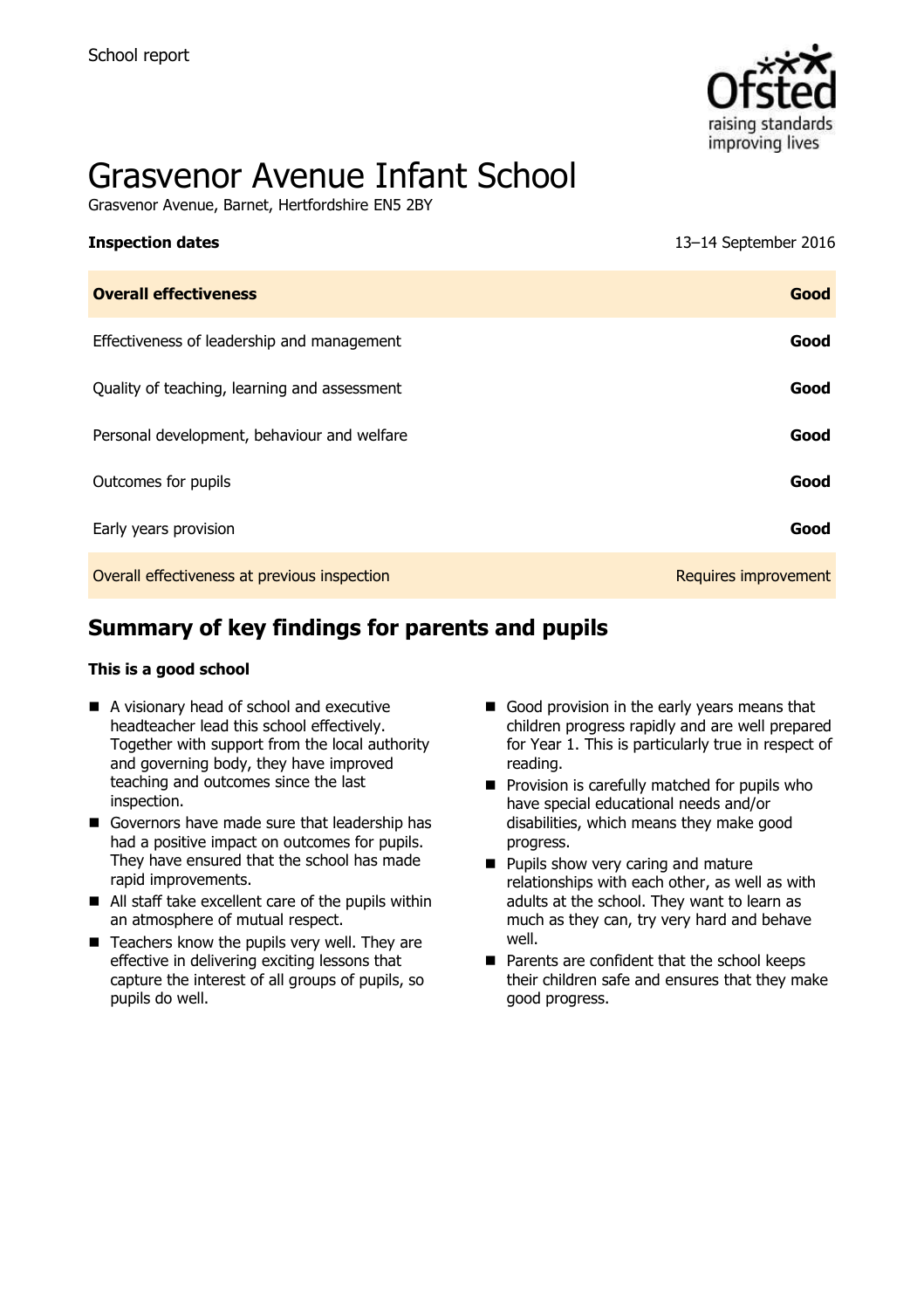

# **Full report**

### **What does the school need to do to improve further?**

- Improve the effectiveness of the teaching of writing so that by the end of key stage  $1$ pupils are able to:
	- revise and practise correct letter formation frequently
	- adopt a neat joined style as soon as they can form letters so that they can be read easily
	- pay close attention to punctuation and use it correctly in different forms of writing.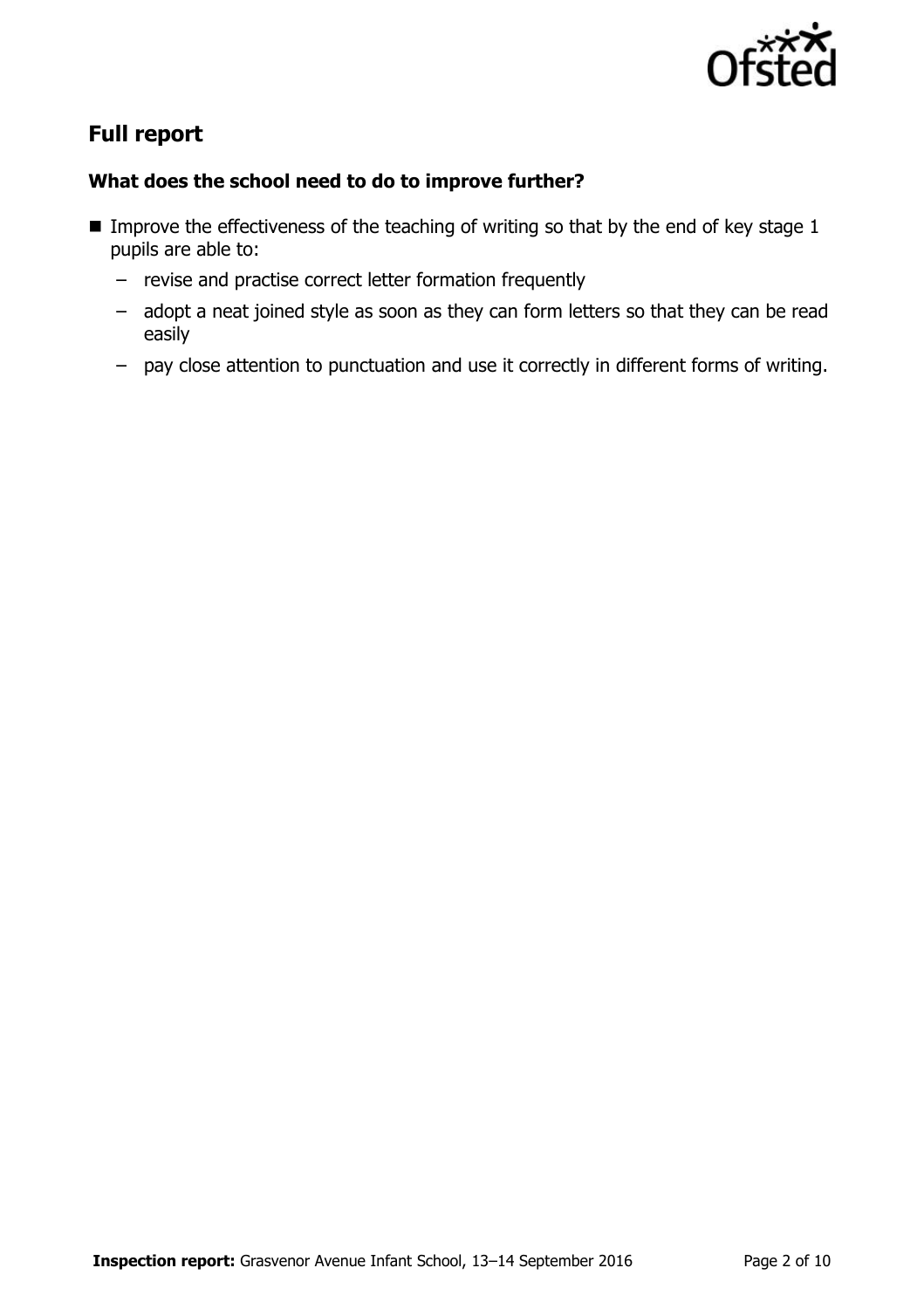

# **Inspection judgements**

#### **Effectiveness of leadership and management Good**

- Leaders have a good understanding of the type of work that interests the pupils at the school the best. This means that teachers can tailor the exact teaching focus of work depending on the pupils' interests. This approach has been helpful in improving the standard of work and progress at the school, which gives the pupils memorable experiences. Leaders make effective use of pupil premium funding to help ensure good support for the small number of disadvantaged pupils at the school.
- All staff take on leadership roles. They are ambitious for pupils, and there is good provision for pupils' spiritual, moral, social and cultural development. These opportunities are carried into all areas of the school's curriculum, which is planned into themes that interest pupils. The school's wider curriculum, such as trips, visits, clubs and visitors, goes a long way to support pupils' academic progress and personal development.
- **Pupils gain a good understanding of British values, including democracy, through** activities such as holding class elections to create the school council. Through assemblies, lessons and the wider curriculum, pupils gain a good knowledge of other cultures and ways of living. All of this contributes to pupils leaving the school with a good foundation for life in modern Britain.
- The school staff have high expectations of pupils' work and behaviour. The strong focus on improving the quality of teaching has had a dramatic impact on the pupils' progress and has ensured that they now achieve well.
- Both the head of school and executive headteacher hold the respect of the staff, and motivation within the staff group is high. Without exception, all staff work effectively for the pupils at the school.
- The primary physical education and sport premium grant is well spent. The majority of the money is used to pay for swimming lessons for all pupils on a weekly basis. A specialist teacher of dance has also been used to provide enriching work for pupils in key stage 1. The daily 'park run' sessions have helped to ensure that pupils remain fit and healthy so their attendance is good. This further helps their progress with work.
- The school has received helpful support and challenge from the local authority. Since the previous inspection, local authority staff have paid more frequent visits to the school to provide advice and consultancy support. This has given leaders clear messages about the improvement they have made and how to ensure that all pupils achieve well.

#### **Governance of the school**

- Governance is highly effective at the school. This is because:
	- governors have held senior leaders to account in terms of outcomes for pupils and have undertaken forensic enquiry into standards backed up by first-hand evidence
	- governors know the school well they have helped to establish an aspirational culture at the school so that it becomes a popular and first-choice school to serve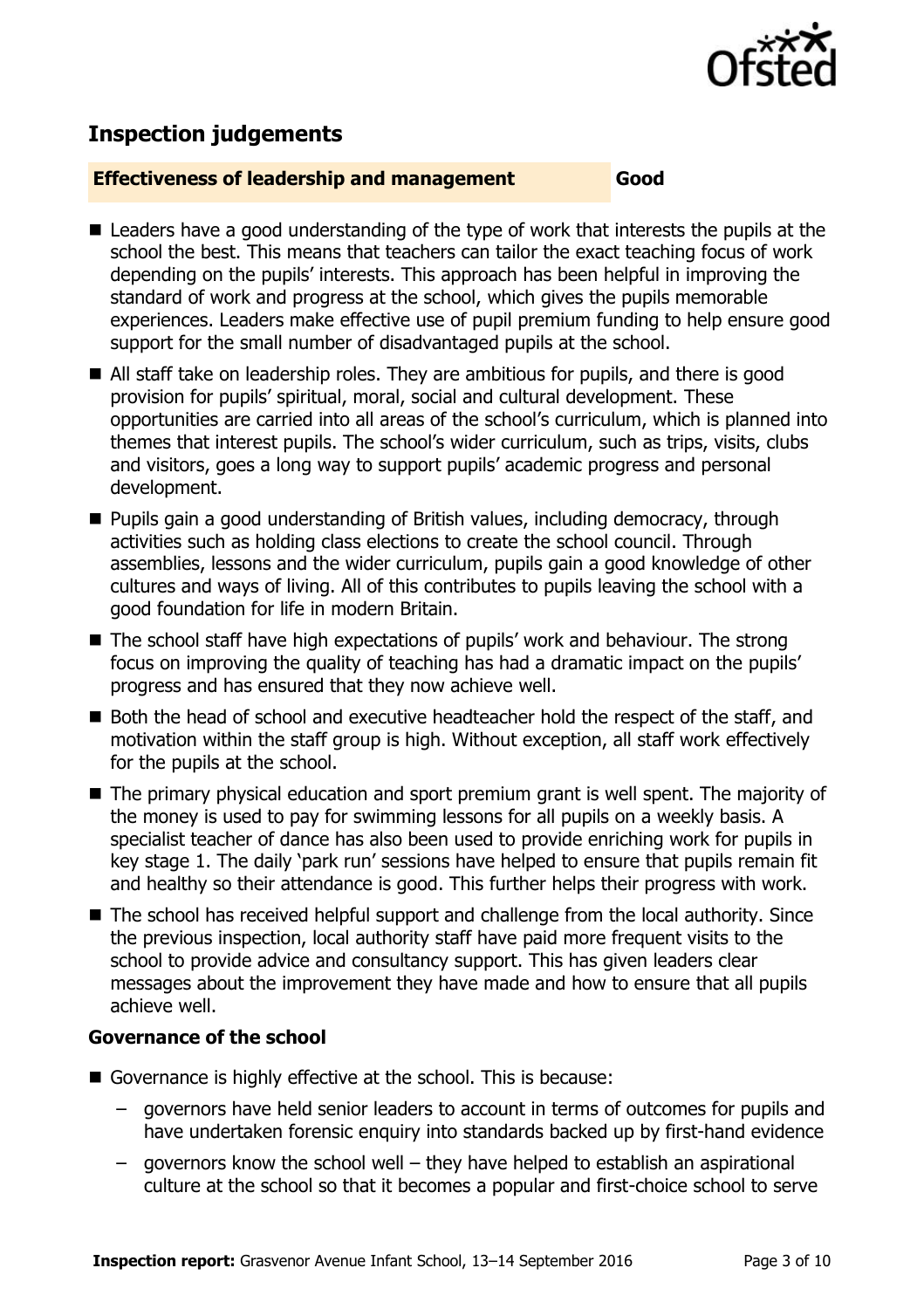

the local community

– the work of the governors has ensured that outcomes for pupils have improved markedly since the previous inspection.

#### **Safeguarding**

- The arrangements for safeguarding are effective. The school has very thorough procedures to check that pupils are well looked after while at school. This stretches beyond the school gate through the highly effective use of a family liaison officer who creates a bridge between home and school.
- A very strong culture of safety exists in the school, where key staff engage with parents, carers and other stakeholders to ensure that all pupils are supported and safe.

#### **Quality of teaching, learning and assessment Good**

- Since the previous inspection, the quality of teaching at the school has improved.
- Teachers are reflective and professional. They have high expectations of the quality of work they expect from pupils in all subjects. Pupils remain focused on their learning because teachers remind them to try hard to do their best work.
- $\blacksquare$  Pupils benefit from teachers and other adults working with them in small groups. This means that the adults can keep a close eye on their achievements and ensure that everyone does well.
- Teachers and other staff judiciously assess pupils' work so that pupils receive accurate feedback on how well they have done and what they could do to make further improvements. Pupils respond favourably to this and they feel encouraged to work hard.
- Reading is taught well throughout the school. The school has placed a love of reading high on its list of priorities, which has resulted in pupils becoming avid readers who enjoy reading both in school and at home.
- Teaching is good because teachers make the lessons challenging and interesting for pupils. For example, in Year 2 the pupils were preparing to answer an email they had received from the head of school, who was asking for their help in choosing a holiday destination. Pupils were organised into small groups, with each focusing on one possible destination that included places with which they had a personal connection.
- Though writing is mostly well taught, the specific skill of handwriting lags behind for many pupils. As a result, some pupils are held back in their learning because insufficient attention has been placed on this area. Similarly, some of the older pupils tend to rely on a limited range of punctuation to enliven their writing.
- The high number of very competent support staff, both in classes and occupying other positions in the school, make an invaluable contribution to pupils' learning.
- Parents speak very positively about the school and its staff. One comment was typical when a parent said, 'the teachers did a very good job in helping my child settle in to school well'.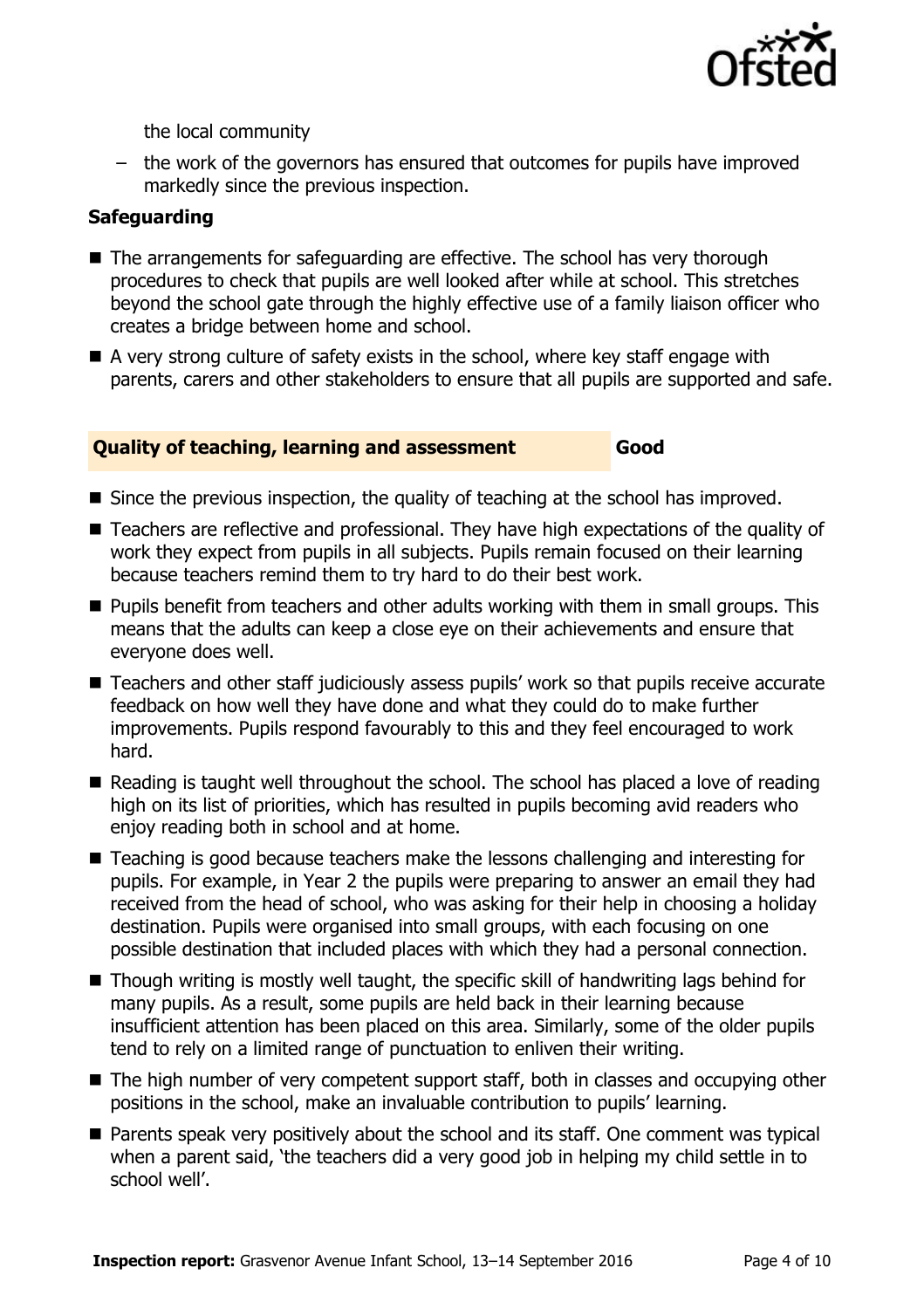

#### **Personal development, behaviour and welfare Good**

#### **Personal development and welfare**

- The school's work to promote pupils' personal development and welfare is outstanding.
- **Pupils say that they feel safe and know where to turn should they need help. Through** the hard work of staff at the school, pupils show great confidence and awareness about how to be successful learners.
- Leaders have strengthened the support available to pupils through the employment of a family liaison officer. This staff member has worked effectively with parents and external agencies to not only improve attendance but also ensure that all staff take good care of the pupils.
- The staff actively promote positive messages about suitable responses to bullying. Pupils understand that bullying can come in many forms and that it is not tolerated at Grasvenor Avenue.

#### **Behaviour**

- The behaviour of pupils is good.
- **Pupils are confident, friendly and curious learners. They conduct themselves very well** in lessons and around the school. Many show high levels of self-discipline and feel that this culture permeates the school.
- At the time of the inspection, there was no disruption of learning due to poor behaviour and pupils said it is always like this. They are very skilled at working in small groups, which they do frequently, and this has helped them make good progress.
- Levels of attendance have risen over recent years. It is now broadly in line with the national average. This is due to a number of strategies, such as the popular 'walking bus', the work of the family liaison officer and a robust approach taken by the governing body.

#### **Outcomes for pupils Good Good**

- Published data shows that standards of reading, writing and mathematics have risen from pupils' starting points since the last inspection. This is because of improvements to the quality of teaching, which are now firmly established. School-held assessment information for pupils currently in the school shows they are making strong progress in the core subjects, and this was corroborated through work scrutiny during the inspection.
- Work across many areas of the school curriculum has improved, such as in the pupils' 'Topic Books', which hold work of a good standard, with many opportunities for pupils to find out about aspects of science, religion and the arts.
- Unpublished data for pupils who left the school in 2016 shows very good results in reading and mathematics by the end of key stage 1, which are likely to be above the national average. Due to weaknesses recognised by the school in the teaching of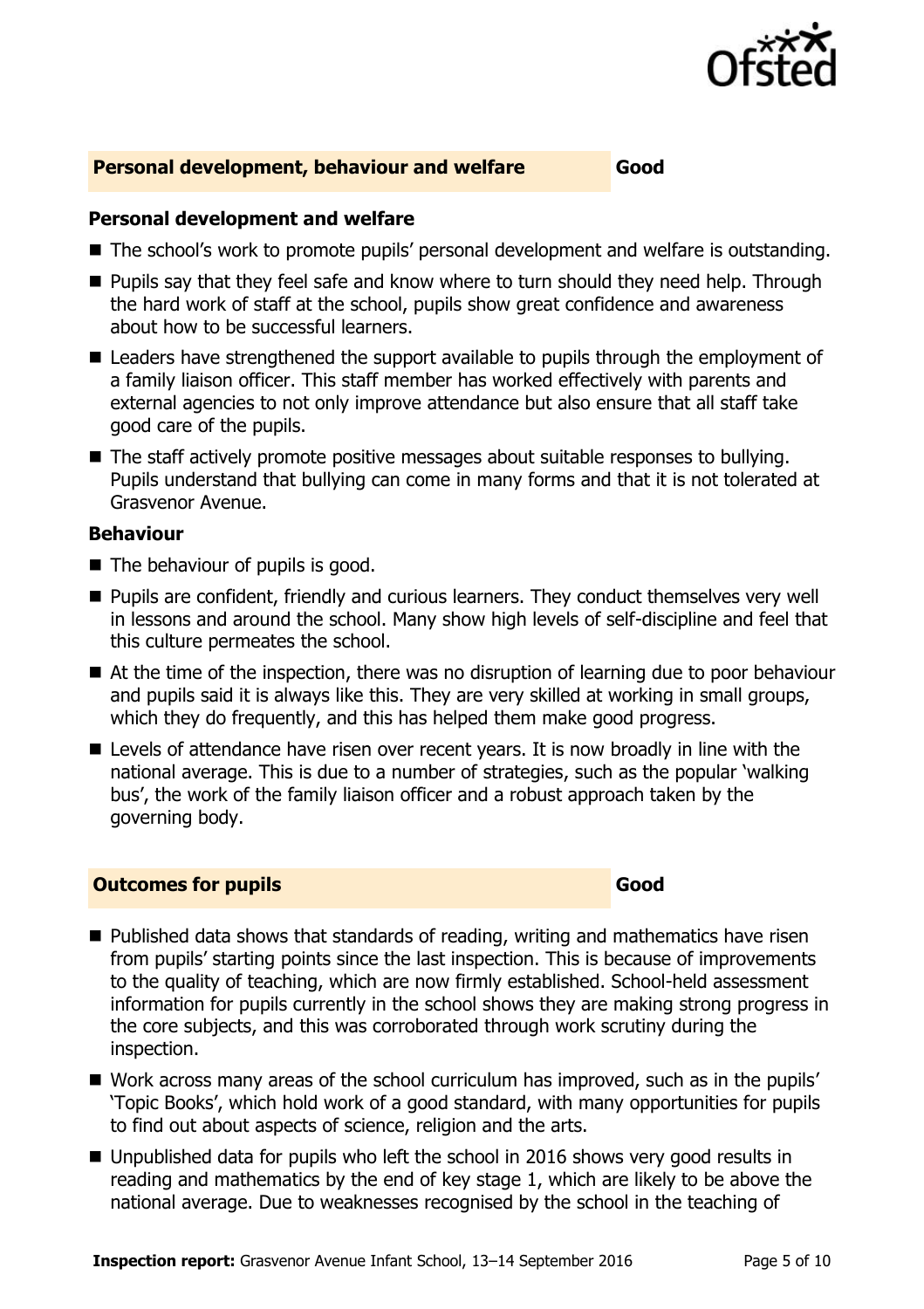

handwriting and punctuation in Year 1 and Year 2, writing results were disappointing. Leaders and teachers understand their context well and have taken immediate action to improve this area.

- **Pupils develop a good understanding of the way letters link to the sounds they make** (phonics) because this early reading skill is taught well. As a result, the proportion of pupils reaching the expected level in the Year 1 national phonics screening check is now well above the national average.
- Pupils with special educational needs and/or disabilities make good progress. This is because the staff working with them pitch work which is at the right ability and have created close, caring working relationships.
- Teachers prepare pupils well for the next stage of their education when they leave the school at the end of Year 2. This situation has improved due to the development of regular checks made by the head of school on pupils' progress throughout their time at the school.

#### **Early years provision Good Good**

- When children join the school in the early years, their skills and knowledge are typical for their age. Using information from their home backgrounds, the school quickly engages the enthusiasm and interests of the children in order to plan work and interesting activities that they will enjoy. Children get off to a good start with their education.
- Children make at least typical progress and many make progress that is better than this from their starting points. This includes children who have special educational needs and/or disabilities and the most able.
- Children are very well prepared for the demands made on them in Year 1. They have already developed a positive attitude to school life and love coming to school. The parents echo this view.
- The teaching of early reading and writing skills gets all children off to a good start. Displays of children's work show that within the class children can produce longer pieces of written work and have developed a thirst for knowledge. Across all areas of learning, the quality of teaching is good and teachers are keen for children to succeed.
- The class is well resourced and there is a strong feeling of teamwork across the staff. The room is adjacent to a very well-structured outside space where children can explore nature, engage in role-play and work on large construction apparatus.
- School records, discussions with pupils, staff and parents all agree that behaviour within this key stage is at least good. Children are highly responsive to adults and each other. They start to develop a good understanding of how to keep safe and to respect each other's differences. Safeguarding is effective.
- The head of school has an accurate picture of the strengths and weaknesses of the provision due to her expertise in this key stage. As a result, she has helped to guide spending decisions to improve the outside facilities such as a garden area and shelter.
- **Parents value the close partnership approach adopted by the school, particularly the**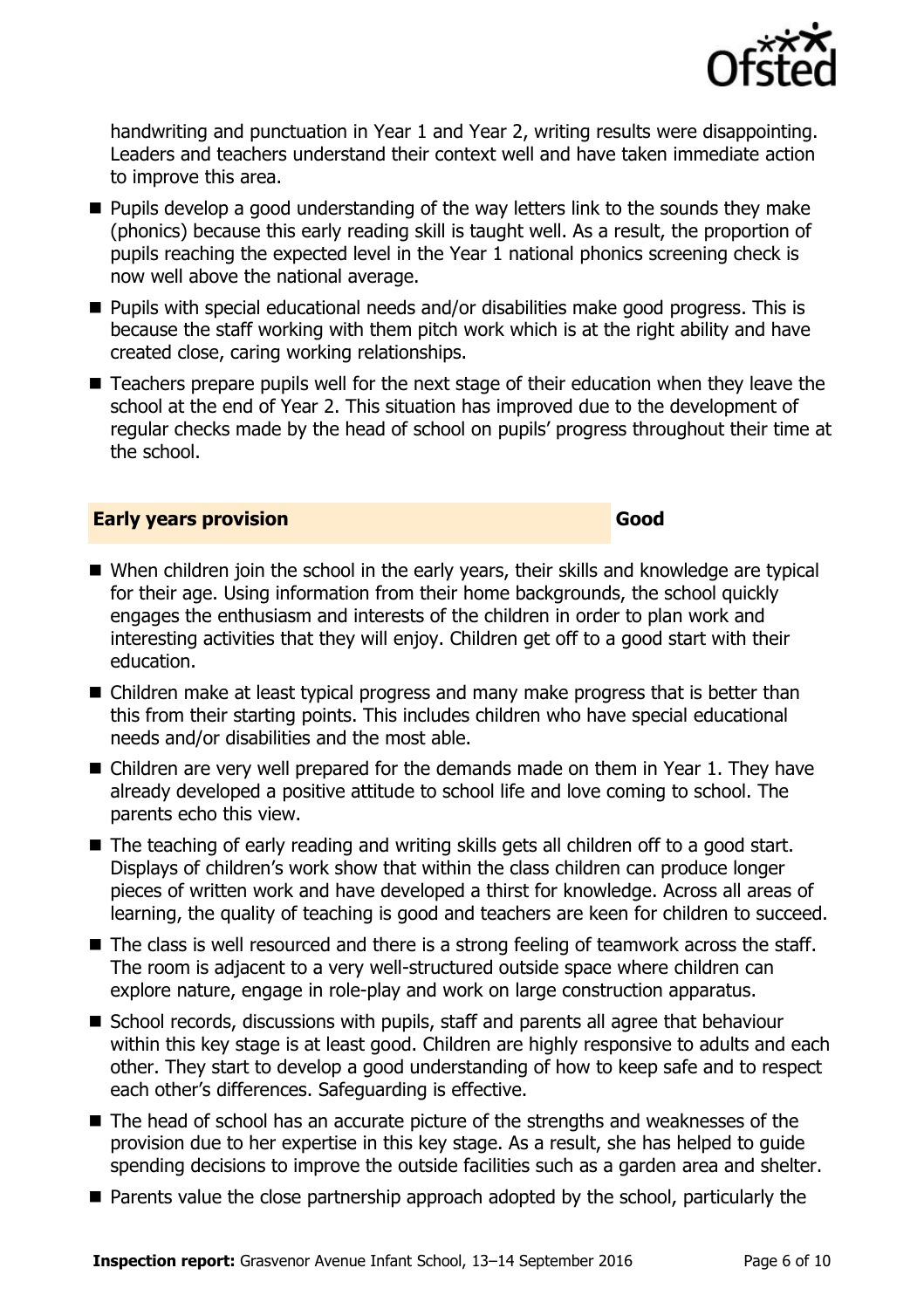

use of an online method of providing information on what the children achieve on a daily basis. The teachers have plans to expand this further and create more opportunities for parents to take an active role in the daily work of the Reception class.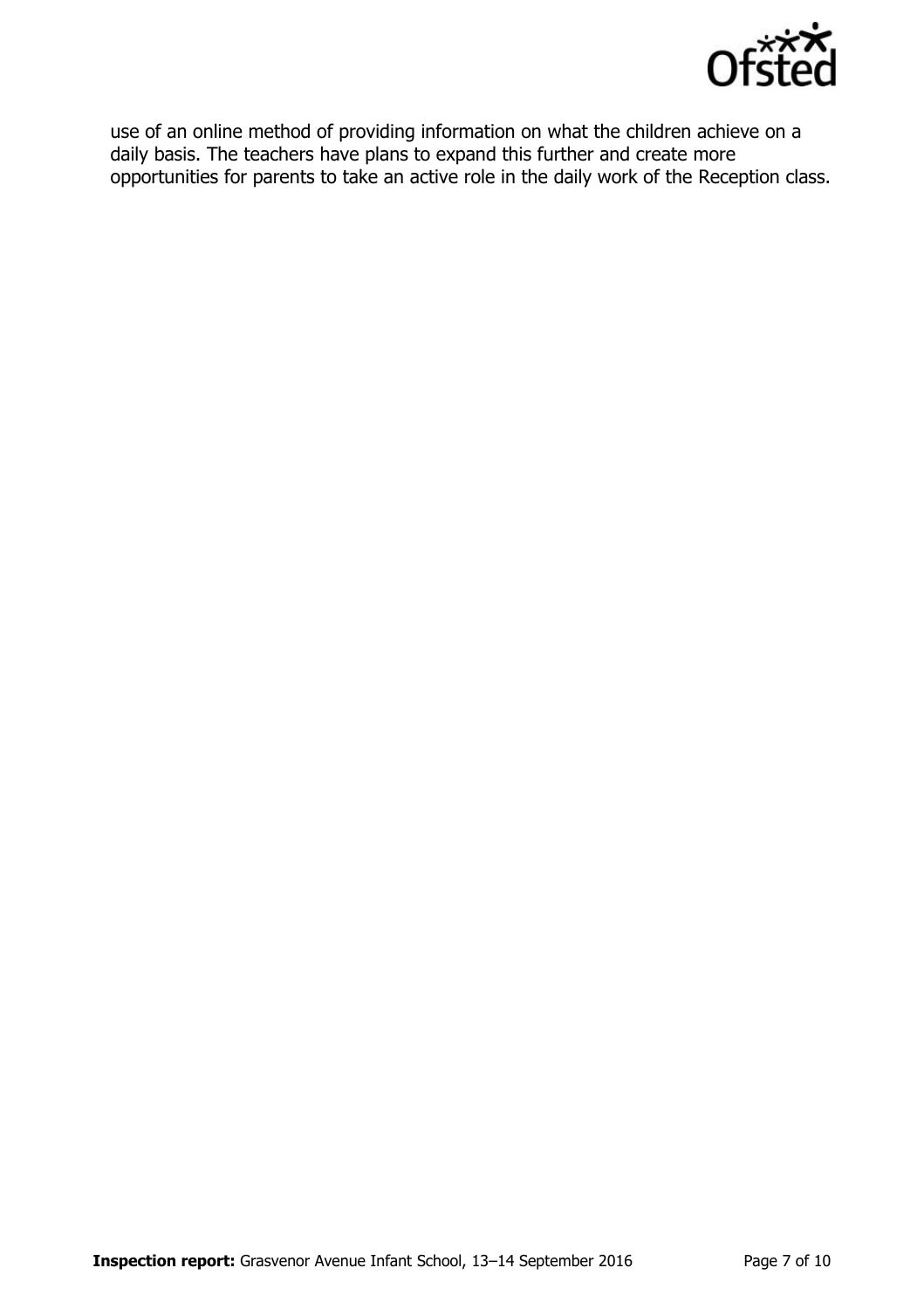

# **School details**

| Unique reference number | 138649   |
|-------------------------|----------|
| Local authority         | Barnet   |
| Inspection number       | 10011876 |

This inspection of the school was carried out under section 5 of the Education Act 2005.

| Type of school                      | Infant                              |
|-------------------------------------|-------------------------------------|
| School category                     | Academy converter                   |
| Age range of pupils                 | 5 to 7                              |
| Gender of pupils                    | Mixed                               |
| Number of pupils on the school roll | 87                                  |
| Appropriate authority               | The governing body                  |
| Chair                               | Peter de Naeyer                     |
| <b>Executive headteacher</b>        | Jack Newton                         |
| <b>Head of school</b>               | Jo Porter                           |
| Telephone number                    | 020 8449 6053                       |
| Website                             | www.grasvenorinfantschool.org.uk/   |
| Email address                       | head@grasvenoravenue.barnetmail.net |
| Date of previous inspection         | Not previously inspected            |

### **Information about this school**

- The school complies with Department for Education guidance on what academies should publish.
- $\blacksquare$  The school is smaller than most primary schools.
- **Pupils at the school come from a wide range of ethnic backgrounds; the majority are** from White British backgrounds. The proportion speaking English as an additional language is above average.
- The proportion of pupils who have special educational needs and/or disabilities is average.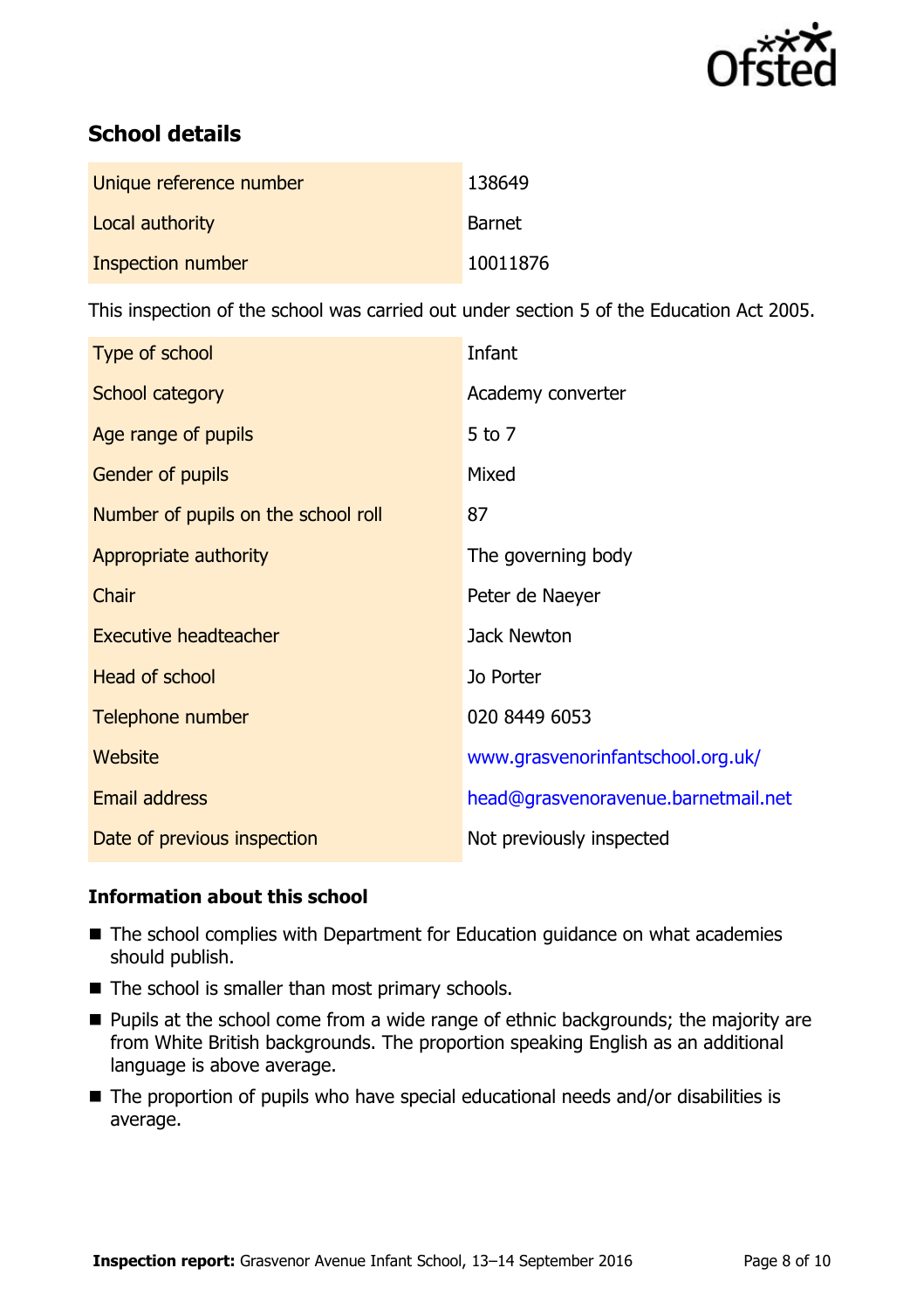

# **Information about this inspection**

- The inspector observed teaching in samples of lessons in Year 1 and Year 2 throughout the inspection, several of which were visited jointly with the head of school.
- At the time of the inspection, the Reception children had not yet started at the school.
- The inspector looked at a range of documents, including the school improvement plan and records of pupils' behaviour, safety and attendance. He also scrutinised information on individual pupils' progress and records of meetings of the governing body.
- The inspector met with pupils and teachers. A meeting was held with five members of the governing body. A meeting was also held with a representative of the local authority.
- The views of parents were obtained through 25 responses to the online Ofsted Parent View survey, as well as informal discussions, which were held with parents of pupils at the school on both days of the inspection.

### **Inspection team**

**Tim McLoughlin, Lead inspector Constructed Inspector**